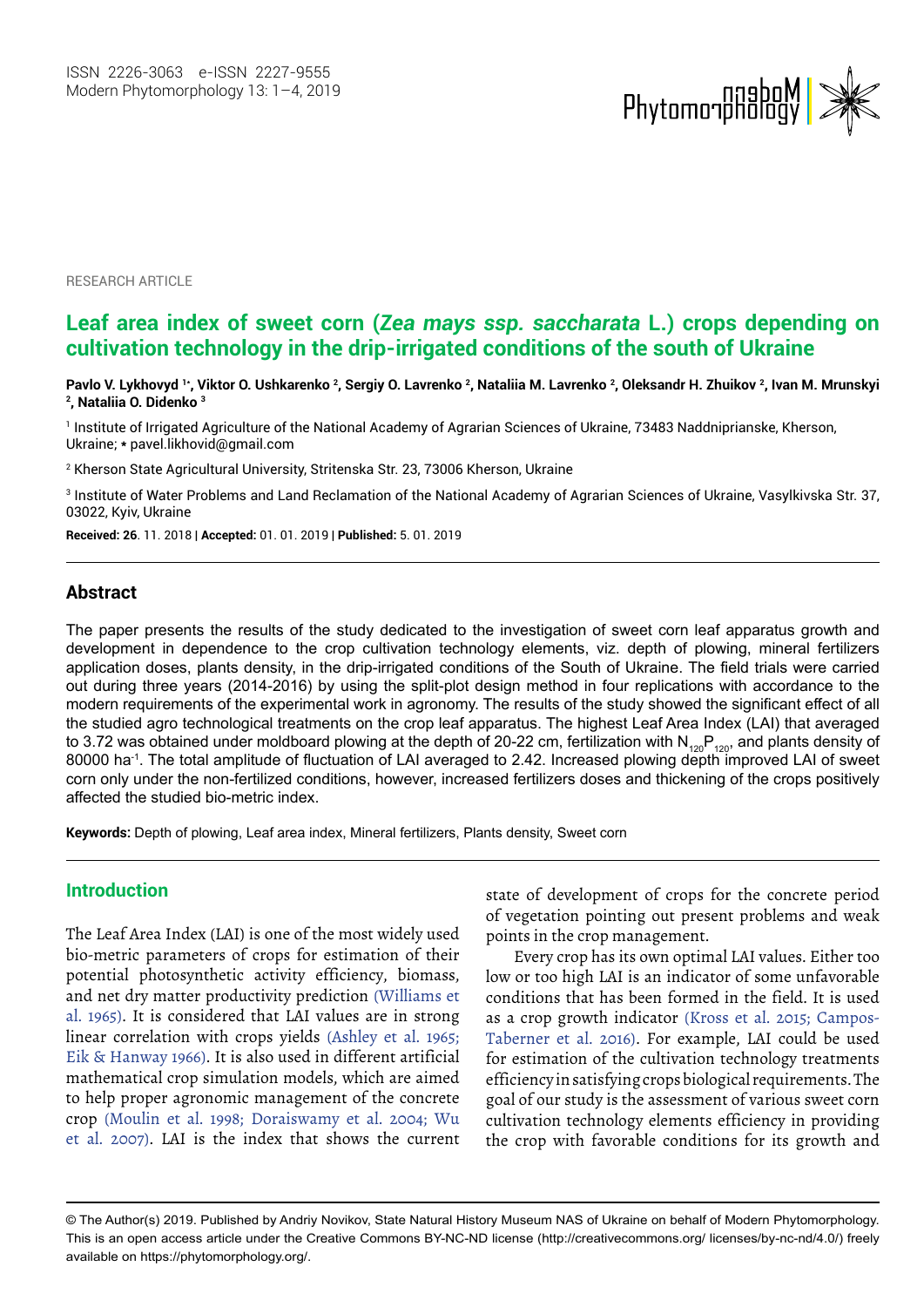development by using the LAI values measured at the key stages of the crop vegetation.

## **Materials and Method**

The field trials with sweet corn crops were carried out during the period of 2014-2016 by using the split plot design method in four replications at the drip-irrigated lands of the agricultural cooperative farm "Radianska Zemlia" of Kherson region, Ukraine (experimental field coordinates are: latitude 46°43 42′′N, longitude 32°17′38′′E, altitude 42 m). The trials were dedicated to the study of such cultivation technology elements as: Factor A-depth of moldboard plowing (20-22, 28-30 cm); Factor B-mineral fertilizers application doses  $(N_{\circ}P_{\circ};$  $N_{60}P_{60}$ ;  $N_{120}P_{120}$ ); Factor C-plants density (35000, 50000, 65000, 80000 plants ha-1). We used the sweet corn cultivar Brusnytsia (standard sweet-*su*). The previous crop was winter wheat. After the harvesting of the previous crop we conducted harrowing at the depth of 10-12 cm, and then we performed moldboard plowing with accordance to the study design. Mineral fertilizers (ammonium nitrate and superphosphate) were applied with accordance to the study design at the pre-plowing period.

Soil cultivations at the depth of 8-10, and 5-6 cm were conducted in the spring before sowing. Sweet corn was sown at the depth of 5-6 cm with the inter-row spacing of 70 cm. The time of sowing varied from year to year and was: 1st of May in 2014, 22nd of May in 2015 and 21st of May in 2016, respectively. Herbicide Harnes (*Acetochlor*, 900 g L<sup>-1</sup> of the active substance) was applied before sowing of the crop in the dose of 2.0 L ha-1. Karate Zeon insecticide (*Lambda-cyhalothrin*, 50 g  $L^1$  of the active substance) was applied at the stage of 3-5 leaves of the crop in the dose of 0.2 L ha-1. Master Power herbicide (*Foramsulfuron*, 31.5 g L-1, *Iodosulfuron*, 1.0 g L-1, *Tienecarbazon-methyl*, 10 g L-1, *Cyprosulfamide* (antidote), 15 g L<sup>-1</sup> of the active substances) was applied at the stage of 7-8 leaves of the crop in the dose of 1.25 L ha-1. Koragen insecticide (*Chlorantraniliprole*, 200  $g L<sup>1</sup>$  of the active substance) was used at the beginning of the panicle earing period in the dose of 0.1 L ha-1 dose. Soil moisture during the crop vegetation was kept up at the level of 80% of the field water holding capacity by the means of drip irrigation.

We used the water from the Ingulets irrigation system, which belongs to the second class water with accordance to the national and FAO standards, and its suitability for irrigation is limited because of salinization and alkalization hazards (Lykhovyd & Kozlenko 2018). Irrigation water was applied to the field in such amounts: in 2014-10 times by 5 mm until the 7-8 leaves stage of the crop and 12 times by 10 mm during the rest of the vegetation period; in 2015-6 times by 5 mm until the 7-8 leaves stage of the crop and 9 times by 10 mm during the rest of the vegetation period; in 2016-8 times by 5

mm until the 7-8 leaves stage of the crop and 12 times by 10 mm during the rest of the period. LAI  $(m^2/m^2)$ represents the amount of leaf material in an ecosystem and is geometrically defined as the total one-sided area of photosynthetic tissue per unit ground surface area (Gobron 2008). The leaf area per plant (LAP) was directly measured at the stage of milk ripeness of the crop grain. We took into account only green leaves, no dead leaves were measured.

The measurements were conducted in four replications on the previously marked plants within the experimental plots (Ushkarenko et al. 2014). The leaf area was recalculated to m2/plant. Statistical evaluation of the obtained results was performed by using the multiple analyses of variance (ANOVA) within Agrostat add-on of Microsoft Office Excel software (Rosner 2006). The least significant difference (LSD) was estimated for the reliability level of 95%.

## **Results**

The maximum pure productivity of the crops might be achieved at the LAI values of 4.0-5.0. The highest LAI value in our study was 3.72, and it was determined on sweet corn crops cultivated with moldboard plowing at the depth of 20-22 cm, mineral fertilizers application dose of  $N_{120}P_{120}$ , and plants density of 80000 ha<sup>-1</sup> (Tab. 1).

LAI increases with less plowing depth (by 9.97%), better nutrition (by 7.37% and 24.65% with every increase in fertilizers dose, or by 33.84% in general), and crops thickening (by 34.25%, 25.51%, 16.07% with every increase in plants density, or by 95.58% in general). We should admit that deep moldboard plowing had positive effect on the parameter under the non-fertilized conditions. The total amplitude of LAI fluctuation in the study was 2.42. The results of ANOVA proved significance of the differences between the investigated treatments at the reliability level of 95%. So, all the studied elements of cultivation technology are effective instruments for sweet corn growth and productivity management.

However, we did not achieve the highest LAI values at any of the studied treatments. Therefore, we conclude that further investigations with more complex design have to be conducted for creation of the agro technology, which will be able to provide LAI values close to 4.0.

## **Discussion**

Cultivation technology considerably affects LAI of crops. It was shown by the results of our study, and previously conducted researches that LAI strongly depends on fertilization (Vose & Allen 1988). The results of a study on winter wheat growth peculiarities under various fertilization proved significant decrease in LAI of the crops, which suffered from nutritive stress (Hinzman et al. 1986). On the other hand, investigations showed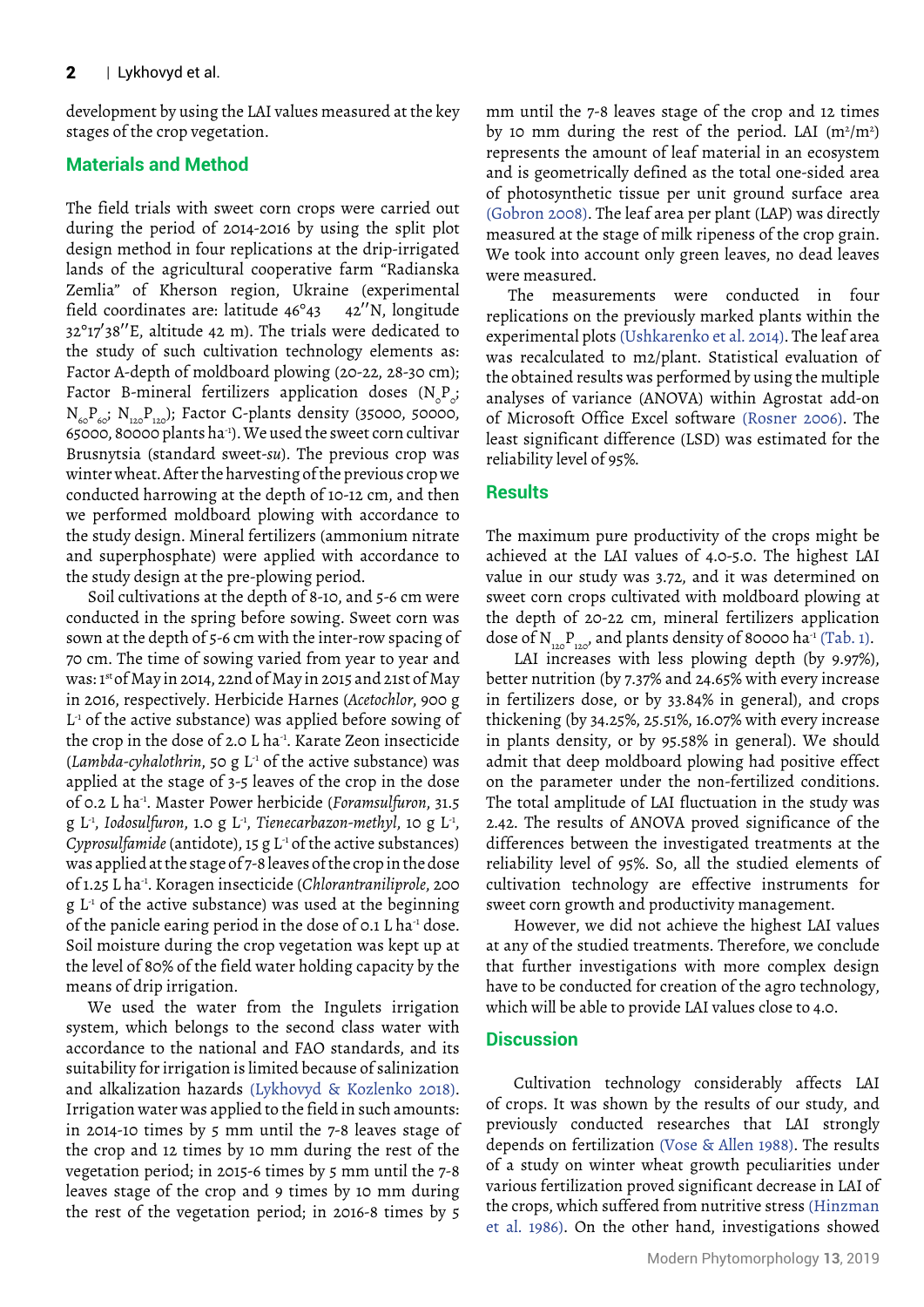**Table 1.** Average leaf area per plant (LAP) and leaf area index (LAI) of sweet corn crops depending on depth of plowing, mineral fertilizers application doses, and plants density. Mean value ± SD.

| Depth of        | Mineral<br>fertilizers dose                                                                                                                                                                                                                    | Plants density (Factor C) |                 |                    |                 |                                  |                 |                        |                 |  |
|-----------------|------------------------------------------------------------------------------------------------------------------------------------------------------------------------------------------------------------------------------------------------|---------------------------|-----------------|--------------------|-----------------|----------------------------------|-----------------|------------------------|-----------------|--|
| plowing         |                                                                                                                                                                                                                                                | $35000$ ha $-1$           |                 | $50000$ ha $^{-1}$ |                 | 65000 ha <sup>-1</sup>           |                 | 80000 ha <sup>-1</sup> |                 |  |
| (Factor A)      | (Factor B)                                                                                                                                                                                                                                     | <b>LAP</b>                | LAI             | <b>LAP</b>         | LAI             | <b>LAP</b>                       | LAI             | LAP                    | LAI             |  |
| 20-22 cm        | $N_0P_0$                                                                                                                                                                                                                                       | $0.37 \pm 0.020$          | $1.30 \pm 0.07$ | $0.35 \pm 0.014$   | $1.77 \pm 0.07$ | $0.34 \pm 0.013$ $2.22 \pm 0.09$ |                 | $0.33 \pm 0.015$       | $2.60 \pm 0.12$ |  |
|                 | $N_{60}P_{60}$                                                                                                                                                                                                                                 | $0.43 \pm 0.035$          | $1.51 \pm 0.12$ | $0.39 \pm 0.041$   | $1.97 \pm 0.21$ | $0.38 \pm 0.041$                 | $2.49 \pm 0.24$ | $0.36 \pm 0.036$       | $2.86 \pm 0.29$ |  |
|                 | $N_{120}P_{120}$                                                                                                                                                                                                                               | $0.57 + 0.078$            | $1.99 \pm 0.28$ | $0.53 \pm 0.085$   | $2.66 \pm 0.42$ | $0.50\pm0.086$                   | $3.27 \pm 0.56$ | $0.46 \pm 0.093$       | $372 + 075$     |  |
| 28-30 cm        | $N_0P_0$                                                                                                                                                                                                                                       | $0.38 \pm 0.021$          | $1.31 \pm 0.08$ | $0.36 \pm 0.016$   | $1.79 \pm 0.08$ | $0.35 \pm 0.015$ $2.25 \pm 0.10$ |                 | $0.33 \pm 0.015$       | $2.63 \pm 0.12$ |  |
|                 | $N_{60}P_{60}$                                                                                                                                                                                                                                 | $0.39 + 0.026$            | $1.35 + 0.09$   | $0.37 \pm 0.018$   | $1.84 \pm 0.09$ | $0.36 \pm 0.016$                 | $2.33 \pm 0.11$ | $0.34 \pm 0.013$       | $2.69 \pm 0.11$ |  |
|                 | $N_{120}P_{120}$                                                                                                                                                                                                                               | $0.46 \pm 0.032$          | $1.59 \pm 0.11$ | $0.42 \pm 0.029$   | $2.12 \pm 0.15$ | $0.41 \pm 0.032$                 | $2.69 \pm 0.21$ | $0.40 \pm 0.029$       | $3.20 \pm 0.23$ |  |
| $M$ oto: $\Box$ | for the studied factors and their interaction for $[AD/m2)$ ; $A=0.002$ ; $B=0.001$ ; $C=0.002$ ; $ABC=0.005$ , $IC=0.005$ ; $IC=0.005$ ; $C=0.005$ ; $C=0.005$ ; $C=0.005$ ; $C=0.005$ ; $C=0.005$ ; $C=0.005$ ; $C=0.005$ ; $C=0.005$ ; $C=$ |                           |                 |                    |                 |                                  |                 |                        |                 |  |

<code>Note: LSD</code><sub>os</sub> for the studied factors and their interaction for LAP (m²): A-0.002; B-0.001; C-0.002; ABC-0.005. LSD<sub>os</sub> for the studied factors and their interaction for LAI (m²/m²): A-0.011; B-0.007; C-0.009; ABC-0.024. Differences between all the studied variants are significant at the reliability level of 95%

significant increase in LAI due to better nutrition of the studied crops (Heilman & Fu-Guang 1994; Verma & Acharya 1996; Peltonen-Sainio et al. 1997).

Tillage is also considered as an effective agronomic measure for crop growth management. The results of our study showed significant increase in LAI with plowing at the less depth. Another study conducted with cocoyam crop proved considerable difference in LAI measured on the tilled and no-tilled treatments (Anikwe et al. 2007). Similar results were obtained for soybean, where conventional tillage system showed much better results in LAI than no-till (Yusuf et al. 1999). Minimum tillage slowed down development of corn crops in comparison to conventional tillage (Raimbault & Vyn 1991).

Investigations on LAI showed that this bio-metric parameter is highly dependent on plants density at the late stages of corn growth and development (Bavec & Bavec 2002). Our study proved the above-mentioned statement, and the results showed significant increase of LAI with increased plants density of sweet corn crops (coefficient of correlation was 0.85). This is because of better coverage of the crop leaf apparatus of soil surface with more plants per unit of the area. It was also stated that more uniform crops with an optimal plant density provide better LAI, and, as a result, crop productivity (Olsen & Weiner 2007).

So, LAI is greatly affected by the studied cultivation technology treatments, and further investigations in the field should provide us with more scientific data for development of the most optimal agro technology that will be able to grant the highest crop productivity in the concrete environmental conditions.

#### **Conclusion**

The maximum LAI of sweet corn crops, which averaged to 3.72, was determined under the cultivation technology treatments with moldboard plowing at the depth of 20-22 cm, application of mineral fertilizers in dose of N120 P120, and plants density of 80000 ha-1. A tendency to significant decrease of LAI was observed under the conditions of increased plowing depth, worse nutrition of the crop, and crop thinning.

## **References**

- **Williams W.A., Loomis R.S., Lepley C.R. 1965.** Vegetative growth of corn as affected by population density. II. Components of growth, net assimilation rate and leaf-area index. *Crop Sci.* **5:** 215-219.
- **Ashley D.A., Doss B.D., Bennett O.L. 1965.** Relation of cotton leaf area index to plant growth and fruiting. *Agron. J.* **57:** 61-64. https://doi. org/10.2134/agronj1965.00021962005700010020x
- **Eik K., Hanway J.J. 1966.** Leaf area in relation to yield of corn grain. *Agron. J.* **58:** 16-18. https://doi.org/10.2134/agronj1966.0002196 2005800010006x
- **Moulin S., Bondeau A., Delecolle R. 1998.** Combining agricultural crop models and satellite observations: from field to regional scales. *Int. J. Remote Sens.* **19:** 1021-1036. https://doi. org/10.1080/014311698215586
- **Doraiswamy P.C., Hatfield J.L., Jackson T.J., Akhmedova B., Prueger J., Stern A. 2004.** Crop condition and yield simulations using Landsat and MODIS. *Remote Sens. Environ*. **92:** 548-559. https://doi. org/10.1016/j.rse.2004.05.017
- **Wu J., Wang D., Bauer M.E. 2007.** Assessing broadband vegetation indices and QuickBird data in estimating leaf area index of corn and potato canopies. *Field Crops Res.* **102:** 33-42. https://doi. org/10.1016/j.fcr.2007.01.003
- **Kross A., Lapen D.R., McNairn H., Sunohara M., Champagne C., Wilkes G. 2015.** Satellite and in situ derived corn and soybean biomass and leaf area index: Response to controlled tile drainage under varying weather conditions. *Agric. Water Manag.* **160:** 118-131. https://doi.org/10.1016/j.agwat.2015.06.007
- **Campos-Taberner M., García-Haro F.J., Camps-Valls G., Grau-Muedra G., Nutini F., Crema A., Boschetti M. 2016.** Multitemporal and multiresolution leaf area index retrieval for operational local rice crop monitoring. *Remote Sens. Environ.* **187:** 102-118. https://doi. org/10.1016/j.rse.2016.10.009
- **Lykhovyd P., Kozlenko Ye. 2018.** Assessment and forecast of water quality in the River Ingulets irrigation system. *Ukr J. Ecol.* **8:** 350- 355. https://doi.org/10.15421/2018\_221
- **Gobron N. 2008.** Leaf Area Index (LAI). terrestrial essential climate variables for climate change assessment, mitigation and adaptation. *GTOS*: 52.
- **Ushkarenko V.O., Kokovikhin S.V., Holoborodko S.P., Vozhehova R.A. 2014.** Methodology of the field experiment (irrigated agriculture).
- **Rosner B. 2006.** Fundamentals of biostatistics. Duxbury Press, Belmont CA.
- **Vose J.M., Allen H.L. 1988.** Leaf area, stemwood growth, and nutrition relationships in loblolly pine. *Forest Sci.* **34:** 547-563. https://doi. org/10.1093/forestscience/34.3.547
- **Hinzman L.D., Bauer M.E., Daughtry C.S.T. 1986.** Effects of nitrogen fertilization on growth and reflectance characteristics of winter wheat. *Remote Sens. Environ.* **19:** 47-61. https://doi. org/10.1016/0034-4257(86)90040-4